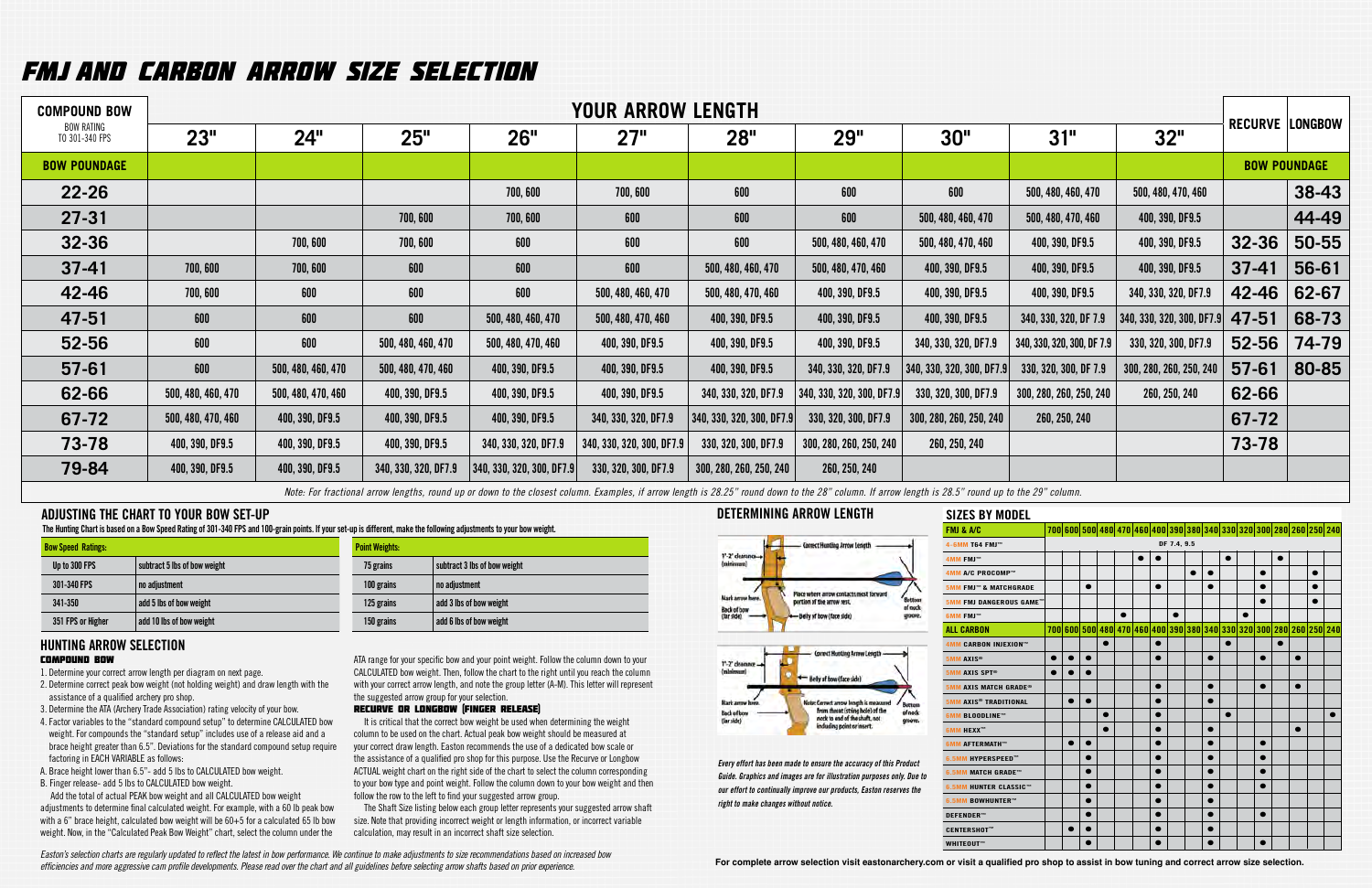| <b>COMPOUND BOW</b>                 |                             |                             |                             |                             | <b>YOUR ARROW LENGTH</b>                                                                                                                                                                           |                             |                             |                             |                             |                             |           |                        |  |  |  |  |  |
|-------------------------------------|-----------------------------|-----------------------------|-----------------------------|-----------------------------|----------------------------------------------------------------------------------------------------------------------------------------------------------------------------------------------------|-----------------------------|-----------------------------|-----------------------------|-----------------------------|-----------------------------|-----------|------------------------|--|--|--|--|--|
| <b>BOW RATING</b><br>TO 301-340 FPS | 23"                         | 24"                         | 25"                         | 26"                         | 27"                                                                                                                                                                                                | 28 <sup>''</sup>            | <b>29"</b>                  | 30"                         | 31"                         | 32"                         |           | <b>RECURVE LONGBOW</b> |  |  |  |  |  |
| <b>BOW POUNDAGE</b>                 |                             |                             |                             |                             |                                                                                                                                                                                                    |                             |                             |                             |                             |                             |           | <b>BOW POUNDAGE</b>    |  |  |  |  |  |
| $22 - 26$                           |                             |                             |                             | 1816                        | 1816, 1916                                                                                                                                                                                         | 1916, 2013                  | 1916, 2013                  | 500, 2013, 2016             | 500, 2016                   | 500, 2018, 2114             |           | 38-43                  |  |  |  |  |  |
| $27 - 31$                           |                             |                             | 1816                        | 1816, 1916                  | 1916, 2013                                                                                                                                                                                         | 1916, 2013                  | 500, 2013, 2016             | 500, 2016                   | 500, 2018, 2114             | 400, 2117, 2213             |           | 44-49                  |  |  |  |  |  |
| 32-36                               |                             | 1816                        | 1816, 1916                  | 1916, 2013                  | 1916, 2013                                                                                                                                                                                         | 500, 2013, 2016             | 500, 2016                   | 500, 2018, 2114             | 400, 2117, 2213             | 400, 2117, 2215, 2216, 2314 | 32-36     | 50-55                  |  |  |  |  |  |
| $37-41$                             | 1816                        | 1816, 1916                  | 1916, 2013                  | 1916, 2013                  | 500, 2013, 2016                                                                                                                                                                                    | 500, 2016                   | 500, 2018, 2114             | 400, 2117, 2213             | 400, 2117, 2215, 2216, 2314 | 400, 2216, 2219, 2314       | $37-41$   | 56-61                  |  |  |  |  |  |
| 42-46                               | 1816, 1916                  | 1916, 2013                  | 1916, 2013                  | 500, 2013, 2016             | 500, 2016                                                                                                                                                                                          | 500, 2018, 2114             | 400, 2117, 2213             | 400, 2117, 2215, 2216, 2314 | 400, 2216, 2219, 2314       | 340, 2219, 2315, 2413       | 42-46     | 62-67                  |  |  |  |  |  |
| 47-51                               | 1916, 2013                  | 1916, 2013                  | 500, 2013, 2016             | 500, 2016                   | 500, 2018, 2114                                                                                                                                                                                    | 400, 2117, 2213             | 400, 2117, 2215, 2216, 2314 | 400, 2216, 2219, 2314       | 340, 2219, 2315, 2413       | 340, 2219, 2315, 2413       | 47-51     | 68-73                  |  |  |  |  |  |
| 52-56                               | 1916, 2013                  | 500, 2013, 2016             | 500, 2016                   | 500, 2018, 2114             | 400, 2117, 2213                                                                                                                                                                                    | 400, 2117, 2215, 2216, 2314 | 400, 2216, 2219, 2314       | 340, 2219, 2315, 2413       | 340, 2219, 2315, 2413       | 300, 2317                   | 52-56     | 74-79                  |  |  |  |  |  |
| $57 - 61$                           | 500, 2013, 2016             | 500, 2016                   | 500, 2018, 2114,            | 400, 2117, 2213             | 400, 2117, 2215, 2216, 2314                                                                                                                                                                        | 400, 2216, 2219, 2314       | 340, 2219, 2315, 2413       | 340, 2219, 2315, 2413       | 300, 2317                   |                             | $57 - 61$ | 80-85                  |  |  |  |  |  |
| 62-66                               | 500, 2016                   | 500, 2018, 2114             | 400, 2117, 2213             | 400, 2117, 2215, 2216, 2314 | 400, 2216, 2219, 2314                                                                                                                                                                              | 340, 2219, 2315, 2413       | 340, 2219, 2315, 2413       | 300, 2317                   |                             |                             | 62-66     | 85-91                  |  |  |  |  |  |
| 67-72                               | 500, 2018, 2114             | 400, 2117, 2213             | 400, 2117, 2215, 2216, 2314 | 400, 2216, 2219, 2314       | 340, 2219, 2315, 2413                                                                                                                                                                              | 340, 2219, 2315, 2413       | 300, 2317                   |                             |                             |                             | 67-72     | 92-97                  |  |  |  |  |  |
| 73-78                               | 400, 2117, 2213             | 400, 2117, 2215, 2216, 2314 | 400, 2216, 2219, 2314       | 340, 2219, 2315, 2413       | 340, 2219, 2315, 2413                                                                                                                                                                              | 300, 2317                   |                             |                             |                             |                             |           | 73-78 98-103           |  |  |  |  |  |
| 79-84                               | 400, 2117, 2215, 2216, 2314 | 400, 2119, 2216, 2314       | 340, 2219, 2315, 2413       | 340, 2219, 2315, 2413       | 300, 2317                                                                                                                                                                                          |                             |                             |                             |                             |                             |           |                        |  |  |  |  |  |
|                                     |                             |                             |                             |                             | Note: For fractional arrow lengths, round up or down to the closest column. Examples, if arrow length is 28.25" round down to the 28" column. If arrow length is 28.5" round up to the 29" column. |                             |                             |                             |                             |                             |           |                        |  |  |  |  |  |

# **SIZES BY MODEL**

| <b>ALUMINUM</b>     | 300 | 340 | 400 | 500 | 1816 | 1916 | 2013 | 2016 | 2018 | 2114 | 2117 | 2213 | 2215 | 2216 | 2219 | 2314 | 2315 | $2317$   2413 |
|---------------------|-----|-----|-----|-----|------|------|------|------|------|------|------|------|------|------|------|------|------|---------------|
| GAMEGETTER™         |     |     |     |     |      |      |      |      |      |      |      |      |      |      |      |      |      |               |
| <b>LEGACY™</b>      |     |     |     |     |      |      |      |      |      |      |      |      |      |      |      |      |      |               |
| <b>CAMO HUNTER™</b> |     |     |     |     |      |      |      |      |      |      |      |      |      |      |      |      |      |               |

# ALUMINUM ARROW SIZE SELECTION

# **ADJUSTING THE CHART TO YOUR BOW SET-UP**

**The Hunting Chart is based on a Bow Speed Rating of 301-340 FPS and 100-grain points. If your set-up is different, make the following adjustments to your bow weight.**

| <b>Bow Speed Ratings:</b> |                              | <b>Point Weights:</b> |                              |
|---------------------------|------------------------------|-----------------------|------------------------------|
| Up to 300 FPS             | subtract 5 lbs of bow weight | 75 grains             | subtract 3 lbs of bow weight |
| 301-340 FPS               | no adjustment                | 100 grains            | no adjustment                |
| 341-350                   | add 5 lbs of bow weight      | 125 grains            | add 3 lbs of bow weight      |
| 351 FPS or Higher         | add 10 lbs of bow weight     | 150 grains            | add 6 lbs of bow weight      |

**For complete arrow selection visit eastonarchery.com or visit a qualified pro shop to assist in bow tuning and correct arrow size selection.**